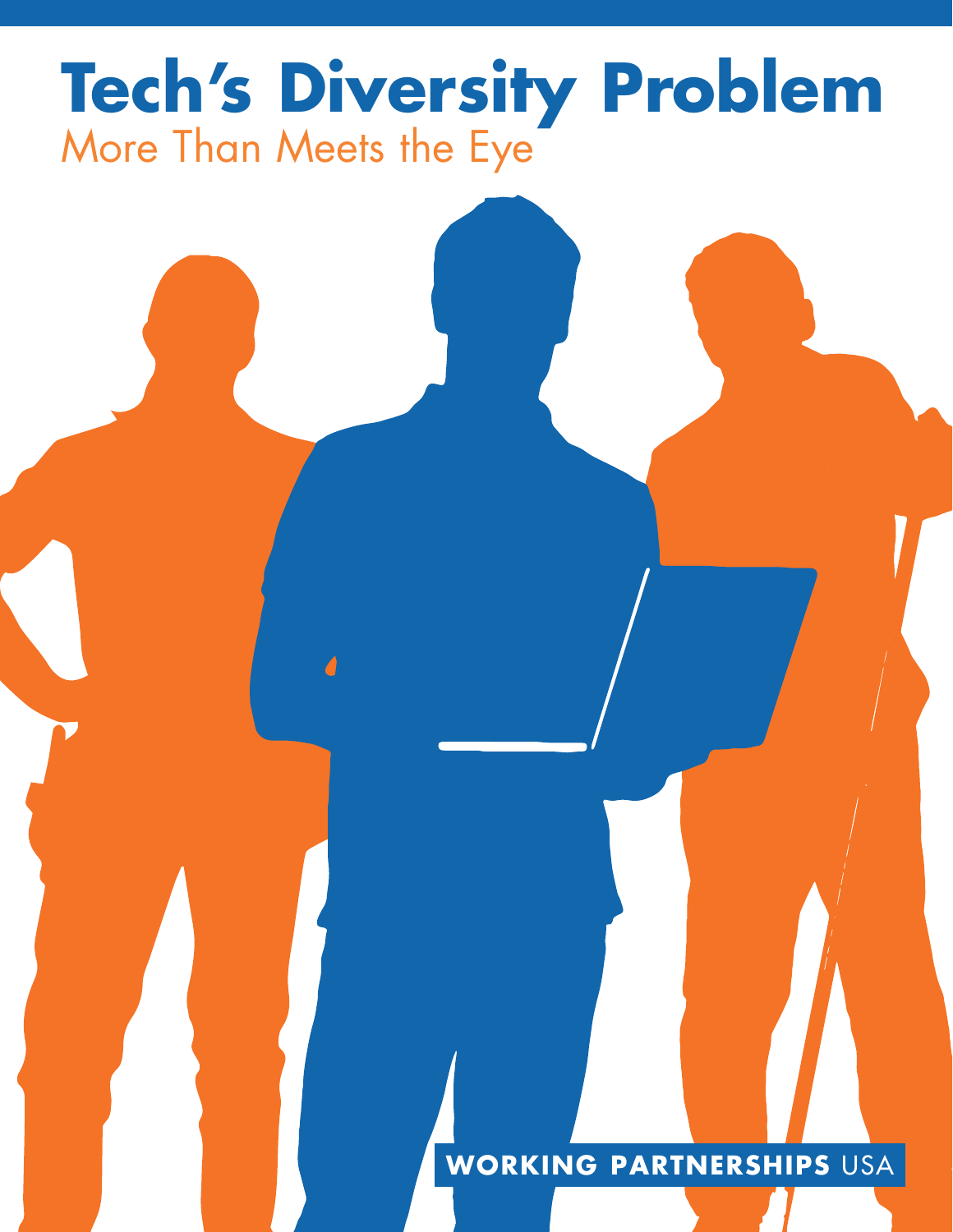## **Tech's Diversity Problem:** More Than Meets the Eye





Tech is both Silicon Valley's defining industry and its primary economic engine. In the wake of the Great Recession, that engine has come roaring back at full speed. In 2013, Silicon Valley's top 150 tech companies pulled in a record \$103.7 billion in profits,<sup>1</sup> an enormous generation of wealth: by comparison, the entire California state budget for both K-12 and higher education totaled only half that amount.<sup>2</sup>

How is this wealth benefitting – or failing to reach – the Silicon Valley communities and workers who support these businesses' success? New data reveal tech's direct impact not only on its engineering workforce, but on the broader problems of inequality and working poverty in the region that so many tech superpowers call home.

#### **A Visible Lack of Diversity: few blacks and latinos in tech**

In one of the most diverse regions of the nation, the lack of diversity in tech's highly-paid workforce is striking. Employees like software engineers at major Silicon Valley tech firms earn upwards of \$100,000 per year, with benefits ranging from stock options to free childcare, onsite fitness centers, complimentary gourmet meals and shuttle services.<sup>3</sup> Much media attention has recently focused on major tech firms' failure to recruit Latino, black and female workers for these sought-after jobs.

Under pressure from the public and the media, Silicon Valley's largest tech firms recently disclosed data on the diversity of their core workforce. The numbers show an industry that is far behind the curve when it comes to racial and gender equality. Among the companies who have released data – Facebook, Twitter, LinkedIn, Yahoo, Google and eBay – the portion of their U.S.-based tech workers who were either Black or Latino ranged between 3 to 4 percent. (One more, Apple, led the pack with 13 percent.)

By comparison, if we examine the entire workforce in Santa Clara County, the portion of workers who are Black or Latino is 28% - twice the proportion at Apple, and over *seven times* the proportion at the other tech companies disclosed.

In the face of this visible disparity, tech companies have vowed to do better in recruitment, hiring, training and building the pipeline. Apple CEO Tim Cook wrote of Apple's diversity data, "As CEO, I'm not satisfied with the numbers on this page . . . We know we can do more."



(U.S based tech workforce as disclosed by companies)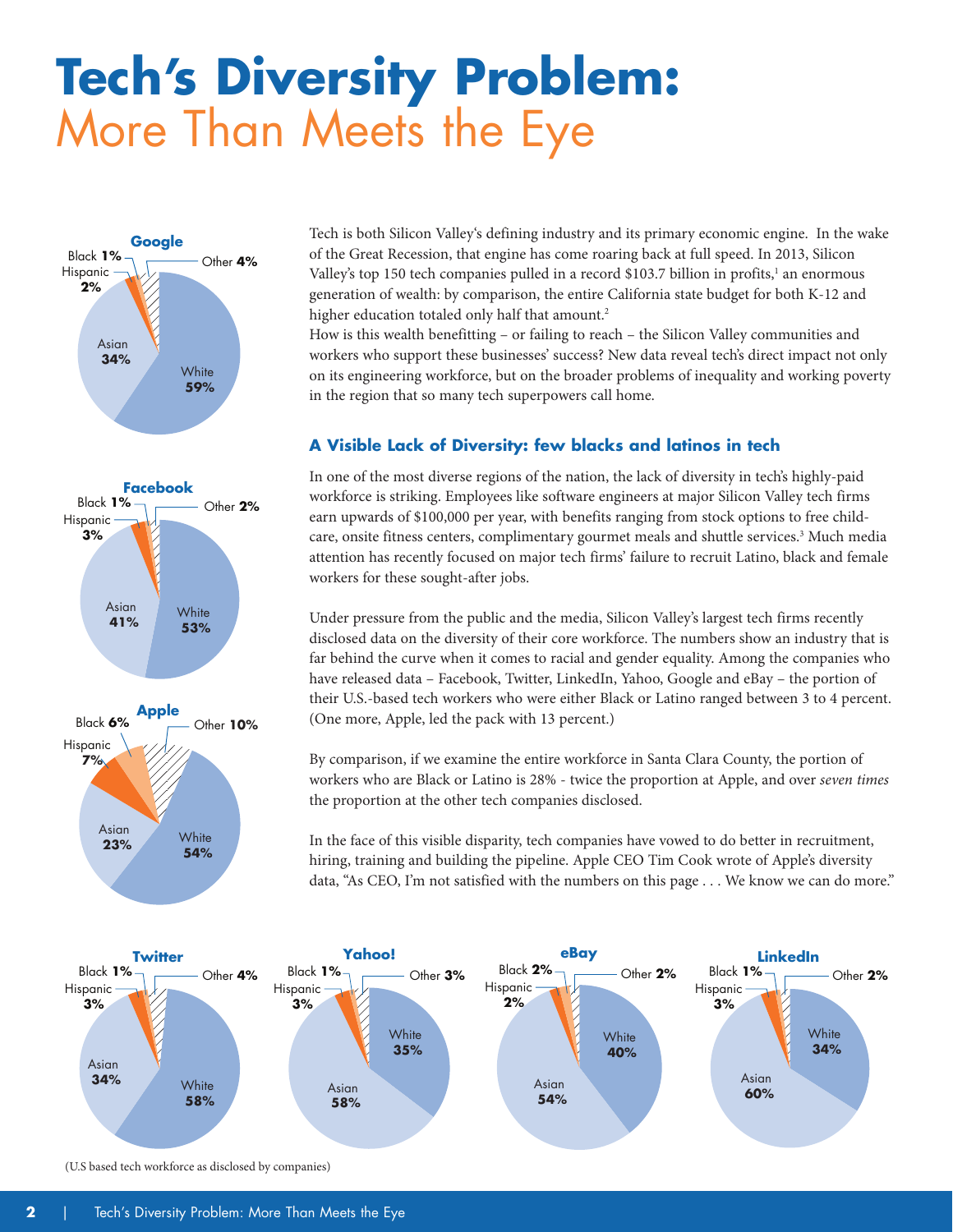#### **Security Guards**



#### **Grounds Maintenance Workers**





(Santa Clara County workforce data source: American Community Survey)

#### **Tech's invisible workforce: diverse but underpaid**

While these steps are laudable, the media frenzy around engineers and coders is missing a deeper problem. The reality is that tech already employs the services of an army of Latino, Black, and immigrant workers: those who clean, guard, maintain, and cook on tech campuses every day, often for poverty-level wages.

These contracted service workers – not counted on tech companies' official employment rolls and rarely mentioned in the public discourse – constitute the Silicon Valley tech industry's "invisible workforce".

These "invisible" workers do not share in the success of the industry which they daily labor to keep running. As contracted workers, their employer of record is not Google or Apple, but a middleman, making them ineligible for most of the benefits and amenities offered on the campuses where they work.

Although they go to work each day on the same campus as the engineers and coders, their wages are worlds apart. In the two largest tech occupations in Santa Clara County – systems software developers and applications software developers – the respective median wages are \$63.62 and \$61.87. In sharp contrast, the median wages for the three largest categories of contracted workers – landscaping workers, janitors, and security guards – are \$13.82, \$11.39, and \$14.17. A janitor working full-time at that wage would have to use his or her entire monthly income plus working overtime just to pay the rent on an average apartment in Santa Clara County<sup>4</sup> (Because tech companies have not released any information on their contracted workforce, these data are drawn from government surveys and represent all private sector Santa Clara County workers in the indicated occupational subsector.)



Contracted workers also do not have access to the benefits afforded to tech companies' core workforce. Even for the very basic benefit of earned sick days, and even using the limited data available, the disparity is striking. Among computer and mathematical jobs in Santa Clara County, 88% offer earned sick days; a similar portion, 85%, of engineering and architecture jobs offer earned sick days. In contrast, only 41% of building & ground cleaning jobs allow employees to take event a single paid sick day; private protective service jobs (which include security jobs) are nearly as bad, with only 45% providing any earned sick days.<sup>5</sup>

And the demographics of these invisible workers? Almost the mirror image of the "visible" tech workforce. While Blacks and Latinos make up only 3 to 4% of the disclosed companies' core tech workforce, they are 41% of all private security guards<sup>6</sup> in Silicon Valley, 72% of all janitorial and building cleaning workers, and 76% of all grounds maintenance workers.<sup>7</sup>

#### **Median Wages for Selected Occupations, Santa Clara County, 2014**